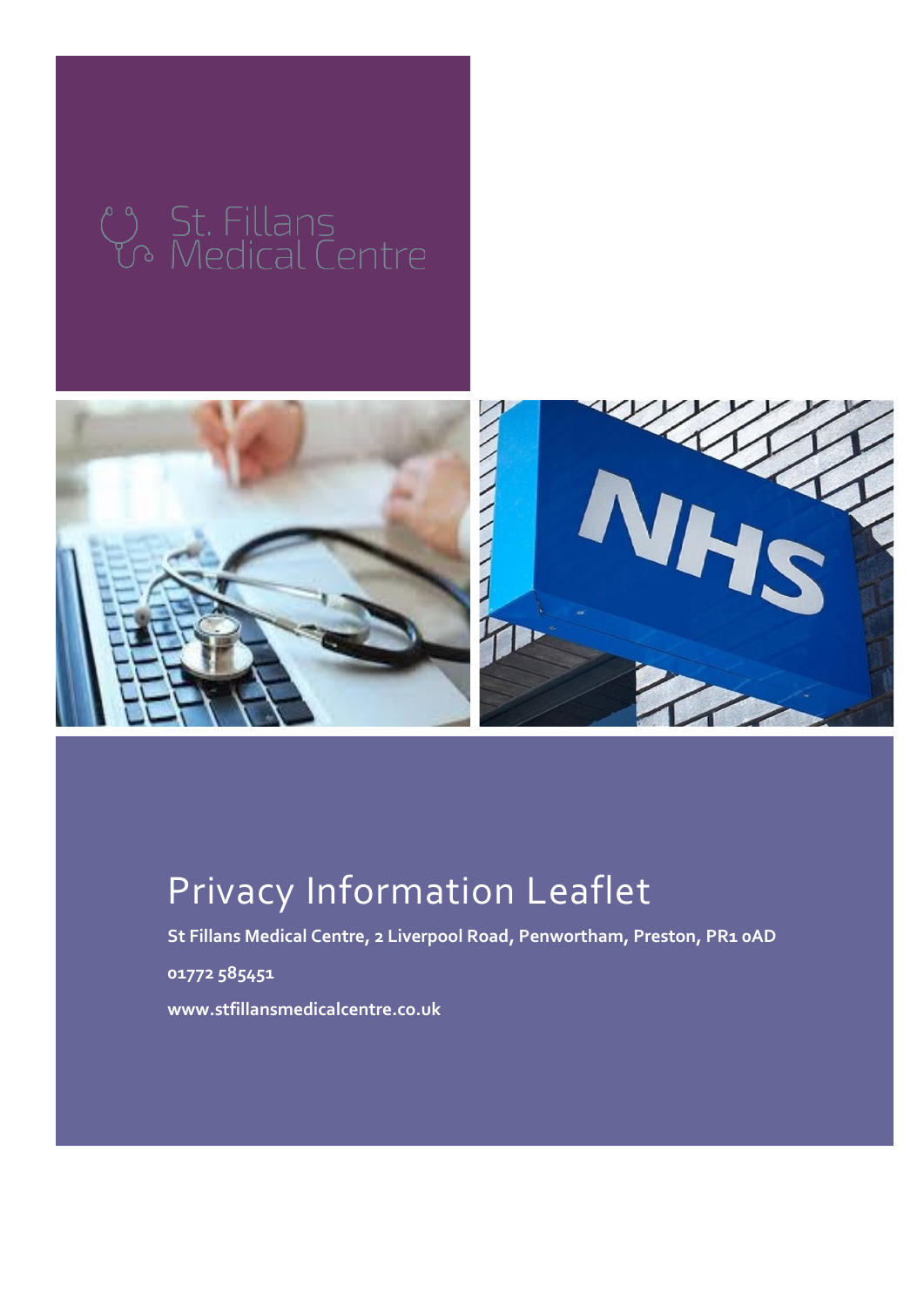# What is a privacy notice?

A privacy notice is a statement that discloses some or all of the ways in which the practice gathers, uses, discloses and manages a patient's data. It fulfils a legal requirement to protect a patient's privacy.

#### Why do we need one?

To ensure compliance with the UK General Data Protection Regulation (UK GDPR), St Fillans Medical Centre must ensure that information is provided to patients about how their personal data is processed in a manner which is:

- Concise, transparent, intelligible and easily accessible;
- Written in clear and plain language, particularly if addressed to a child; and
- Free of charge

### What is the GDPR?

The UK GDPR replaces the EU GDPR following Brexit and was previously known as the Data Protection Directive 95/46/EC. GDPR harmonised data privacy laws initially across Europe, but now throughout the UK. It has been incorporated into the Data Protection Act 2018 to reshape the approach to data privacy.

#### How do we communicate our privacy notice?

The practice privacy notice is displayed on our website, through signage in the waiting room, and in writing during patient registration (by means of this leaflet).

We will:

- Inform patients how their data will be used and for what purpose
- Allow patients to opt out of sharing their data, should they so wish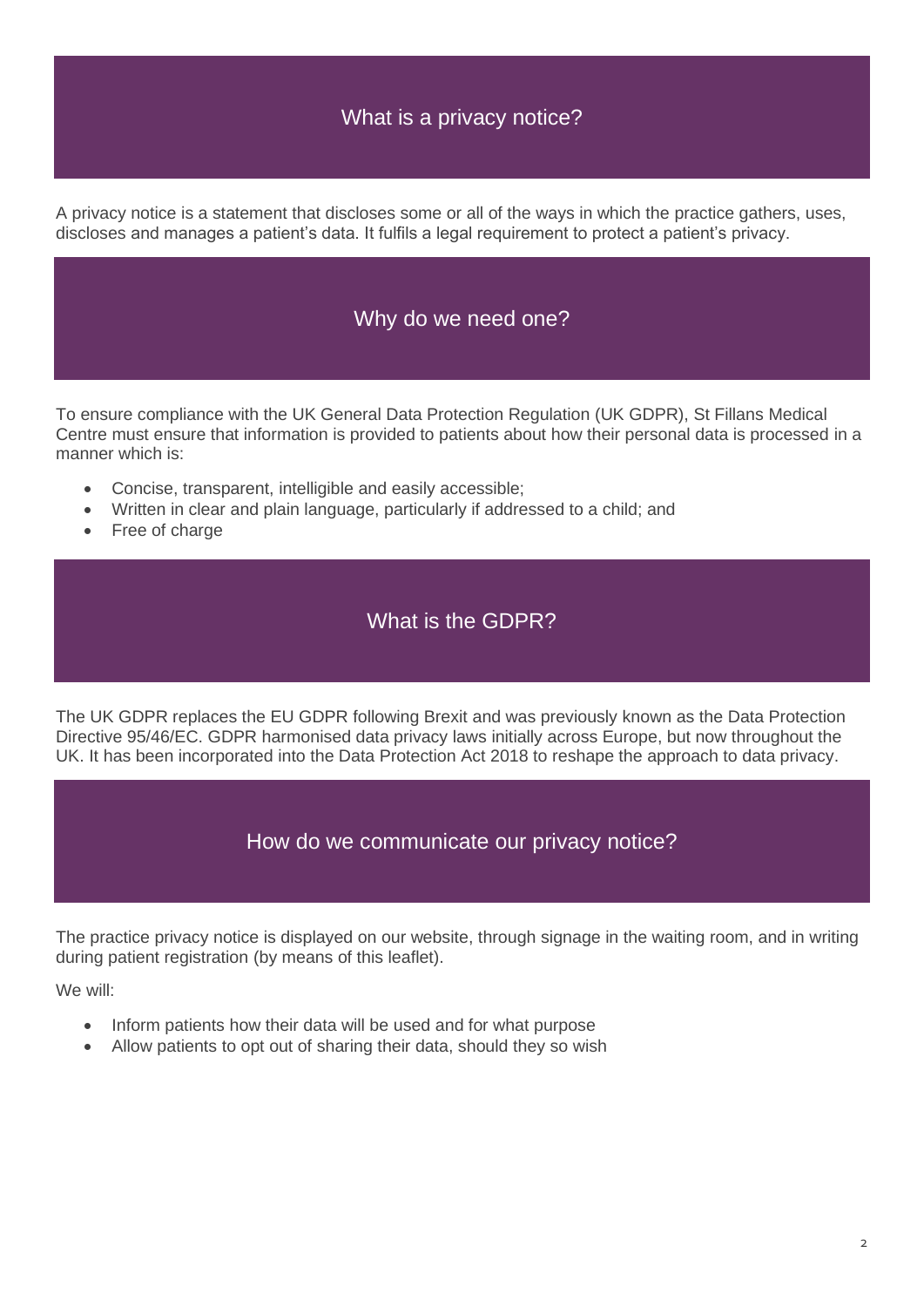## What information do we collect about you?

We will collect information such as personal details, including name, address, next of kin, records of appointments, visits, telephone calls, your health records, treatment and medications, test results, X-rays, etc. and any other relevant information to enable us to deliver effective medical care.

#### How do we use your information?

Your data is collected for the purpose of providing direct patient care; however, we can disclose this information if it is required by law, if you give consent or if it is justified in the public interest. The practice may be requested to support research; however, we will always gain your consent before sharing your information with medical research databases such as the Clinical Practice Research Datalink and QResearch or others when the law allows.

#### Maintaining confidentiality

We are committed to maintaining confidentiality and protecting the information we hold about you. We adhere to the UK General Data Protection Regulation (UK GDPR), the NHS Codes of Confidentiality and Security, as well as guidance issued by the Information Commissioner's Office (ICO).

#### Risk stratification

Risk stratification is a mechanism used to identify and subsequently manage those patients deemed as being at high risk of requiring urgent or emergency care. Usually this includes patients with long-term conditions, e.g. cancer. Your information is collected by a number of sources, including Aristotle; this information is processed electronically and given a risk score which is relayed to your GP who can then decide on any necessary actions to ensure that you receive the most appropriate care.

#### Invoice validation

Your information may be shared if you have received treatment, to determine which Clinical Commissioning Group (CCG) is responsible for paying for your treatment. This information may include your name, address